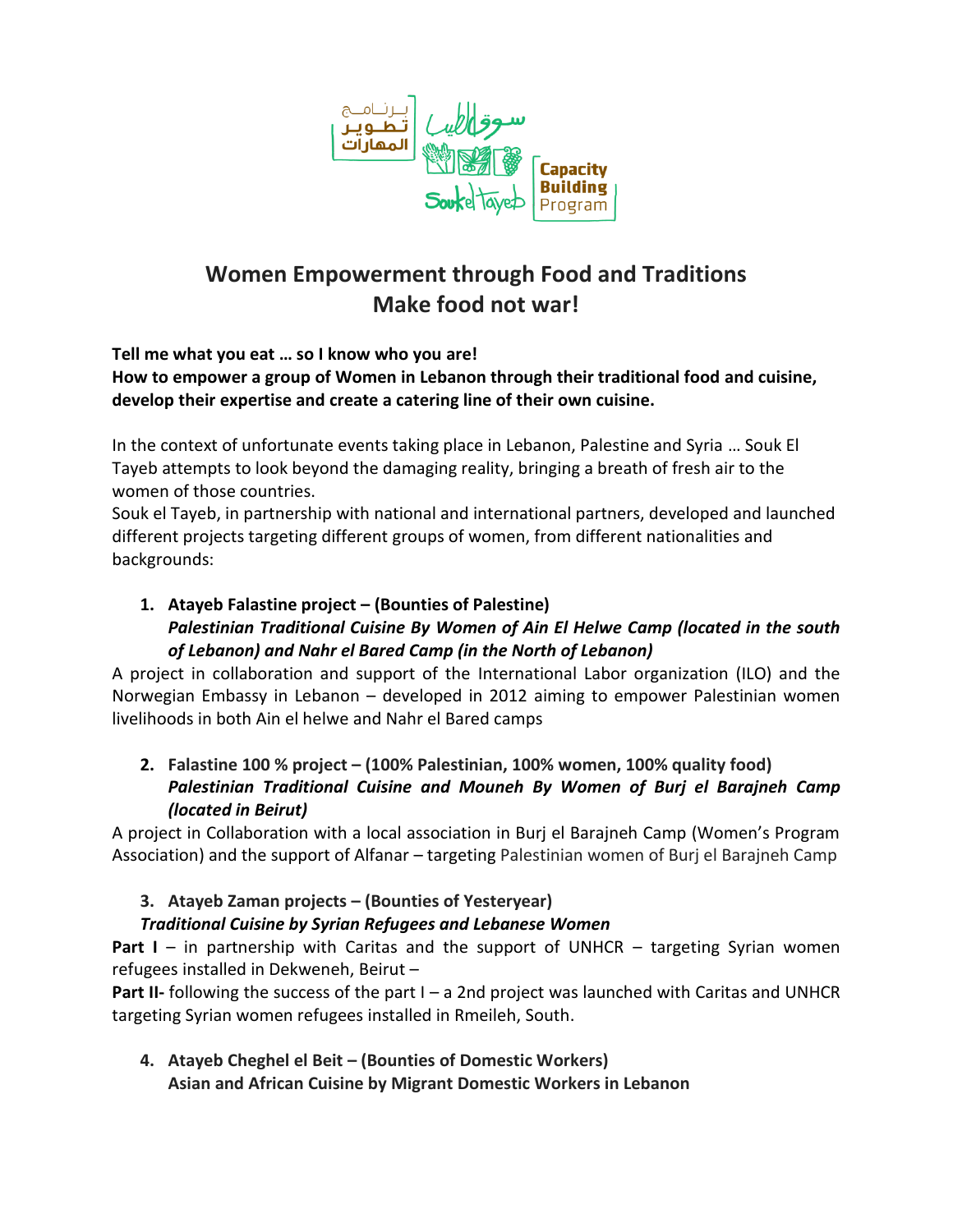

This project is in collaboration and support of the International Labor Organization ILO – targeting a group of migrant domestic workers from Asia and Africa: Sri Lanka, Bangladesh, Madagascar, Cameroon, Benin ... all these exceptional women working in our homes, and here have another reason to live, to be proud of what they are and share their history, culture and food with us!

### **5. Atayeb Trablos:**

This project is in collaboration with Ruwwad el Tanmia – on the front war in Tripoli (in Syria street) targeting = 10 war widows from each side - Jabal Mohsen and Bab el Tebeneh ... who will be gathered in the kitchen!

#### **6. Syrian refugees in Halba Akkar project I:**

This project is in collaboration with IRC, targeting 24 Syrian refugees' women and men – located in Halba Akkar.

#### **7. Syrian refugees in Halba Akkar project II:**

A second project in collaboration with IRC, targeting a new group of 24 Syrian refugees' women and men – located in Halba Akkar.

### **8. Syrian refugees in Halba Akkar – a mouneh project:**

This project in collaboration with IRC; targeting a new group of 25 Syrian refugees' women and the mouneh category – located in Halba Akkar

### **9. Soufra:**

This project is a part II of falastine 100% project –in collaboration with the Women's Program Association in Burj el Barajneh camp, targeting 15 Palestinian women and the mouneh category.

#### *Ongoing projects:*

#### **1. Afkar:**

An upcoming project in collaboration with The AFDC, targeting 25 women in Ramliyeh; chouf and the traditional mouneh of this village.

#### **2. Use of Excess potato and leafy greens in Akkar:**

The Akkar region is generating potatoes and leafy greens in excess; vegetables that are grown by most farmers in this region. In order to tackle this issue, the project aims at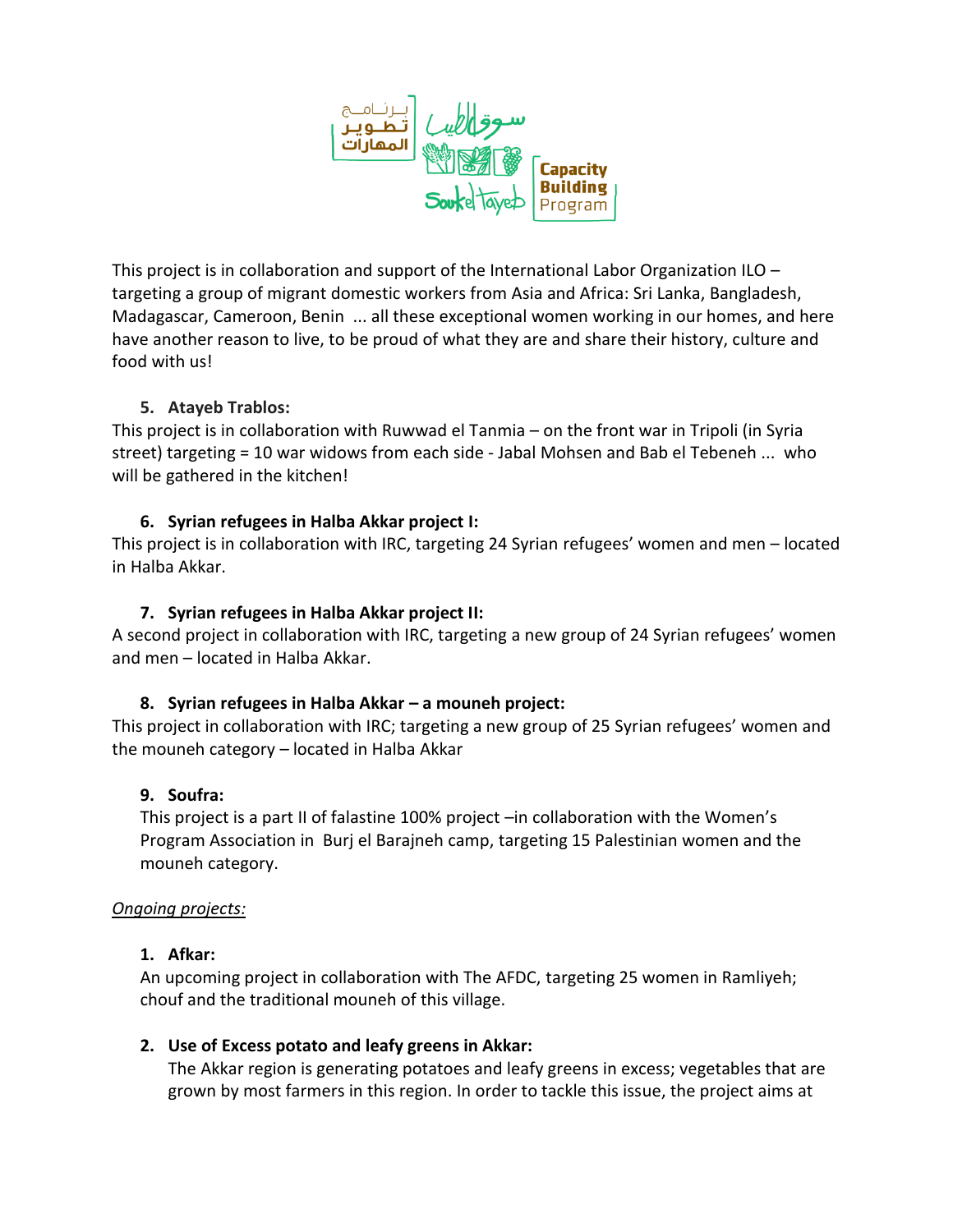

using the excess leafy greens and potatoes in food production (ready to eat food, mouneh, and vacuumed products). This will happen through empowerment and skill development of women living in Akkar, the latter will be trained on food production and food processing and this will be able to create their own cooking and catering lines.

#### *Upcoming projects:*

### **1. Syrian refugees in Dekweneh – mouneh project:**

This project is in collaboration with IRC – Mount Lebanon – targeting 25 syrian women located in Dekweneh; mount lebanon

### 2. **CDR projects** in Tripoli and Baalbek

Souk el Tayeb's projects include cooking trainings with chefs and experts as well as workshops on food safety, selling skills, body language, self confidence … with specialists and drama therapist. In addition to a full support in the corporate identity creation of the cooking line: Brand Name, logo, label production and a menu development.

Every project kicks off with a launching event taking place at Souk El Tayeb's weekly farmers' market followed by a regular participation at the farmers' market and kitchen - Tawlet.

Souk el Tayeb carries on those projects with the hope of creating new opportunities for the women, through their partaking in national culinary occasions and events (cooking, catering, etc…)